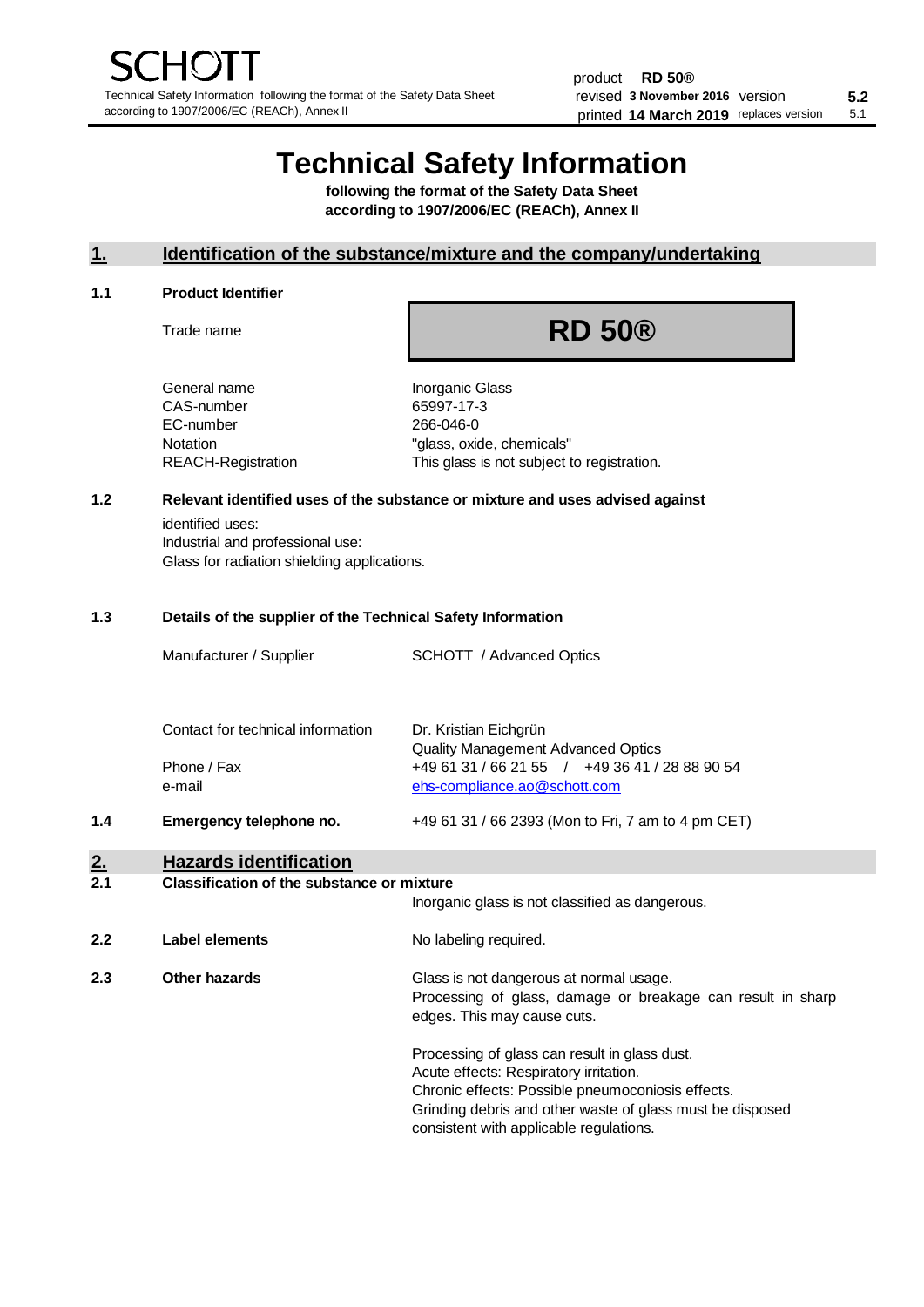Technical Safety Information following the format of the Safety Data Sheet according to 1907/2006/EC (REACh), Annex II

# **3. Composition/information on ingredients**

### **3.1 Substances**

As the substance glass is not included in the candidate list of substances of very high concern, currently there are no information duties according to article 33 of REACH. However for the production of glass we may use substances, which are on the candidate list and had been included in Annex XIV of the REACH regulation or could be included in future . These powdery substances are not present as such in the final glass; they are fully integrated into the glass matrix through the melting process. Thus they loose their original characteristics. The main components are listed as additional information in chapter 16. For more information please refer to ehs-compliance.ao@schott.com.

#### **3.2 Mixtures**

Glass is classified as substance acc. to regulation (EC) No 987/2008 (amending of Reach-Reg.).

# **4. First aid measures**

### **4.1 Description of first aid measures**

| <b>General information</b> | Glass is no hazardous substance. The following information refer<br>to glass dust and glass splinter which may result from processing<br>or breakage. |
|----------------------------|-------------------------------------------------------------------------------------------------------------------------------------------------------|
| <b>After inhalation</b>    | Supply fresh air; consult doctor in case of complaints                                                                                                |
| After skin contact         | Normally not dangerous.                                                                                                                               |
|                            | Consult doctor in case of complaints.                                                                                                                 |
| After eye contact          | Rinse under running water.                                                                                                                            |
|                            | Consult doctor in case of complaints.                                                                                                                 |
| <b>After swallowing</b>    | Consult doctor                                                                                                                                        |

# **4.2 Most important symptoms and effects, both acute and delayed**

none known **4.3 Indication of immediate medical attention and special treatment needed** 

|     |                                                                     | none                           |
|-----|---------------------------------------------------------------------|--------------------------------|
| 5.  | <b>Fire fighting measures</b>                                       |                                |
| 5.1 | <b>Extinguishing media</b>                                          | no requirements                |
| 5.2 | Special hazards arising from the substance or mixture               | none. Glass is noncombustible. |
| 5.3 | <b>Advice for firefighters</b>                                      | none                           |
| 6.  | <b>Accidental release measures</b>                                  |                                |
| 6.1 | Personal precautions, protective equipment and emergency procedures |                                |
|     |                                                                     | none                           |
| 6.2 | <b>Environmental Precautions</b>                                    | none                           |
| 6.3 | Methods and material for containment and cleaning up                | none                           |
| 6.4 | Reference to other sections                                         | none                           |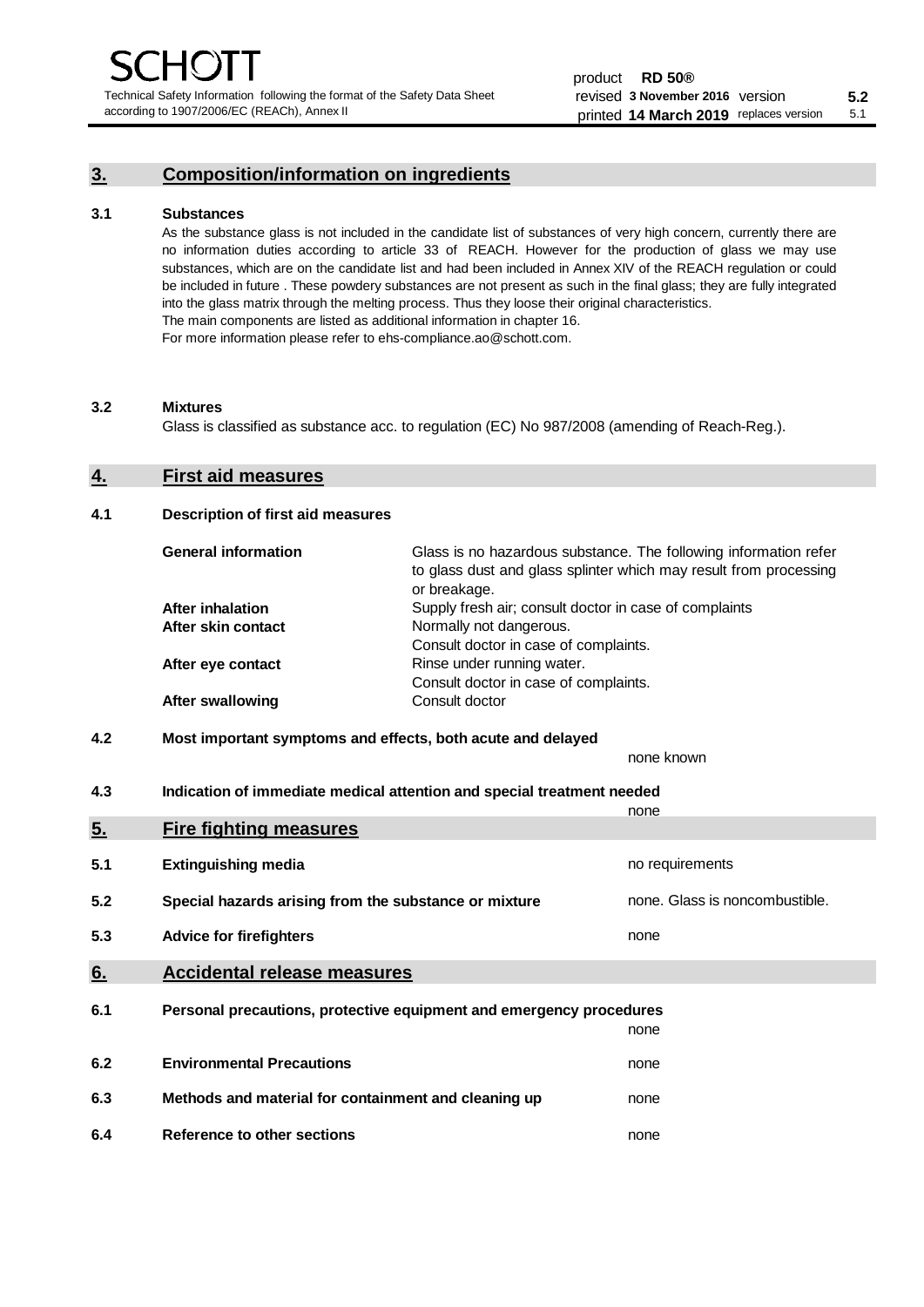| <u>z.</u> | <b>Handling and storage</b>                                                                                                                                                                                                                                                                                                                                                                                                    |                                                                                                                                                                                                                                                                                                                                        |  |  |
|-----------|--------------------------------------------------------------------------------------------------------------------------------------------------------------------------------------------------------------------------------------------------------------------------------------------------------------------------------------------------------------------------------------------------------------------------------|----------------------------------------------------------------------------------------------------------------------------------------------------------------------------------------------------------------------------------------------------------------------------------------------------------------------------------------|--|--|
| 7.1       | <b>Precautions for safe handling</b>                                                                                                                                                                                                                                                                                                                                                                                           | Avoid breakage because of injury risk by sharp edges.                                                                                                                                                                                                                                                                                  |  |  |
| 7.2       | Conditions for safe storage, including any incompatibilities                                                                                                                                                                                                                                                                                                                                                                   | Store in dry environment. Avoid excessive humidity.                                                                                                                                                                                                                                                                                    |  |  |
| 7.3       | Specific end use(s)                                                                                                                                                                                                                                                                                                                                                                                                            | see section 1.2                                                                                                                                                                                                                                                                                                                        |  |  |
| 8.        | <b>Exposure controls / personal protection</b>                                                                                                                                                                                                                                                                                                                                                                                 |                                                                                                                                                                                                                                                                                                                                        |  |  |
| 8.1       | <b>Control parameters</b><br>Regulation<br>Value<br>0,3 mg / $m3$<br>peak limit<br>no information<br>teratogenic                                                                                                                                                                                                                                                                                                               | In case of dust formation, declaration for FUSED SILICA, CAS-No: 60676-86-0<br>TRGS 900 - GERMAN OCCUPATIONAL EXPOSURE LIMIT VALUES (01/2006)<br>(EXPOSURE LIMIT VALUE) with reference to the respirable fraction.<br>There is no reason to fear a risk of damage to the developing embryo<br>or foetus when limit value is adhered to |  |  |
| 8.2       | <b>Exposure controls</b><br>Technical measures and appropriate work processes have higher priority than personal<br>protective equipment. Provide adequate ventilation by local exhaust ventilation or ventilation<br>in general.<br>Adequate assessment tools for verification of effectivity of the protective measures includes<br>methods of measurements as described in "Technischen Regeln for Gefahrstoffe (TRGS) 402. |                                                                                                                                                                                                                                                                                                                                        |  |  |
|           | <b>Respiratory Protection</b>                                                                                                                                                                                                                                                                                                                                                                                                  | Technical<br>grinding/processing,<br>dust<br>measure: wet<br>avoid<br>formation.<br>If glass dust or particulates are above the national exposure limits<br>use a national approved respirator for dust and fibers.                                                                                                                    |  |  |
|           | <b>Hand Protection</b>                                                                                                                                                                                                                                                                                                                                                                                                         | Use protective gloves and safety wristbands for protection<br>against cut injuries.                                                                                                                                                                                                                                                    |  |  |
|           | Eye Protection                                                                                                                                                                                                                                                                                                                                                                                                                 | Use industrial safety glasses that meet national standards.                                                                                                                                                                                                                                                                            |  |  |
|           | <b>Personnel Protection</b>                                                                                                                                                                                                                                                                                                                                                                                                    | Use safety skirting for protection from sharp edges.<br>Wear safety shoes.                                                                                                                                                                                                                                                             |  |  |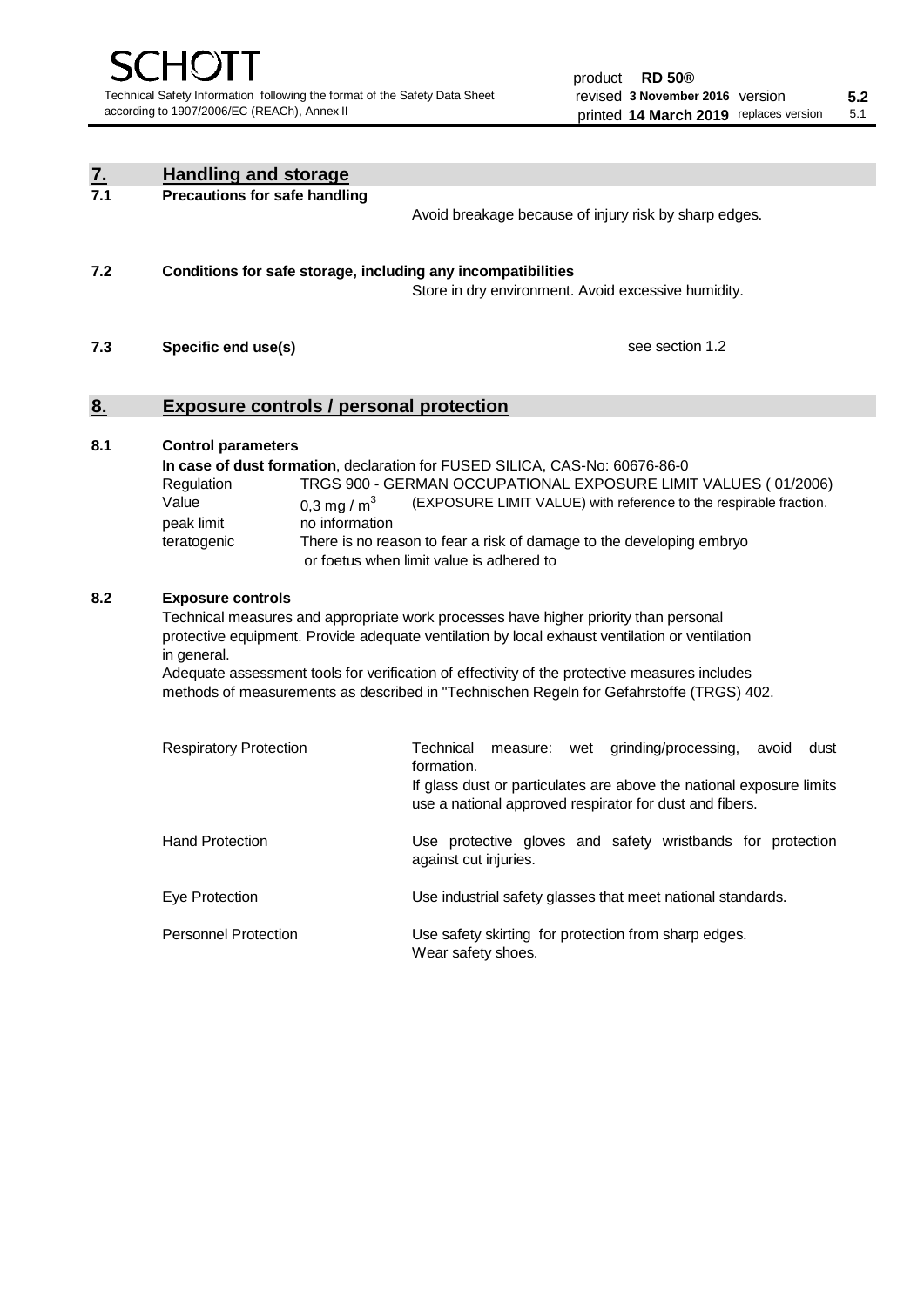Technical Safety Information following the format of the Safety Data Sheet according to 1907/2006/EC (REACh), Annex II

# **9. Physical and chemical properties**

**9.1 Information on basic physical and chemical properties**

|     | Appearance                            |                                                    |
|-----|---------------------------------------|----------------------------------------------------|
|     | <b>Physical state</b>                 | solid                                              |
|     | <b>Colour</b>                         | transparent or coloured                            |
|     | Odour                                 | odourless                                          |
|     | pH-value                              | not applicable                                     |
|     | <b>Boilling point/boilling range</b>  | not applicable                                     |
|     | Melting point/melting range           | 467 °C                                             |
|     |                                       | Transformation temperature according to ISO 7884-8 |
|     | <b>Flashpoint</b>                     | not combustible                                    |
|     | <b>Combustibility</b>                 | not combustible                                    |
|     | Ignition temperature                  | none                                               |
|     | <b>Auto flammability</b>              | none                                               |
|     | Danger of explosion                   | none                                               |
|     | <b>Explosive limits upper / lower</b> | none                                               |
|     | <b>Oxidizing characteristics</b>      | none                                               |
|     | Vapour pressure                       | not applicable                                     |
|     | Density (20 °C)                       | 5,05 g/ccm                                         |
|     | <b>Water solubility</b>               | not applicable                                     |
|     | <b>Fat solubility</b>                 | not applicable                                     |
|     | n-octanol-water partition coefficient | not applicable                                     |
|     | <b>Other information</b>              | none                                               |
| 9.2 | <b>Other information</b>              | none                                               |

# **10. Stability and Reactivity**

### **10.1 Reactivity**

Glass is a stable material. Glass is inert to many chemicals, but may react to hot, strong alkaline solutions and with hydrofluoric, fluorosilicic and phosphoric acids. When heated to temperatures above the melting point, metal oxide fumes may be emitted.

Glass is an amorphous, inorganic, usually transparent or translucent substance consisting of a mixture of silicates or sometimes borates or phosphates as glass formers. With additions of modifiers a melt is produced at high temperatures, that cools to a solid state without crystallization.

## **10.2 Chemical stability**

Glass is stable at normal environmental conditions.

**10.3 Possibility of hazardous reactions** 

No hazardous reactions at intended use.

| 10.4 | <b>Conditions to avoid</b>       | see section 10.1 |
|------|----------------------------------|------------------|
| 10.5 | Incompatible materials           | see section 10.1 |
| 10.6 | Hazardous decomposition products | see section 10.1 |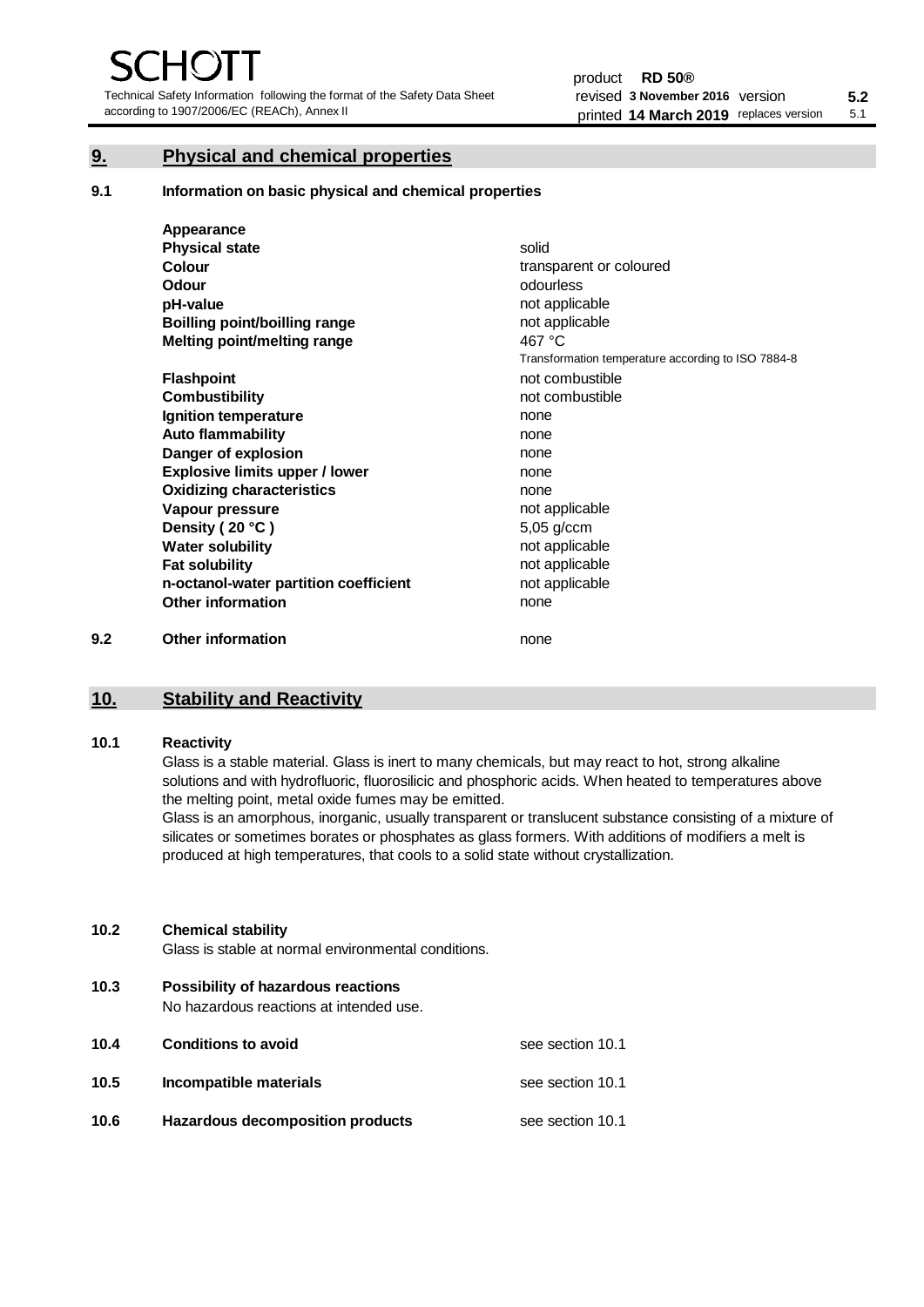unknown unknown unknown

unknown unknown unknown

Disposal according to local regulations

# **11. Toxicological information**

**11.1 Information on toxicological effects** Toxicological data are not available.

# **12. Ecological information**

- **12.1 Toxicity**
- **12.2 Persistence and degradability**
- **12.3 Bioaccumulative potential**
- **12.4 Mobility in soil**
- **12.5 Results of PBT and vPvB assessment**
- **12.6 Other adverse effects**

# **13. Disposal considerations**

**13.1 Waste treatment methods**

| <u>14.</u> | <b>Transport information</b>                                            |                     |
|------------|-------------------------------------------------------------------------|---------------------|
| 14.1       | <b>UN Number</b>                                                        | no requirements     |
| 14.2       | <b>UN Proper Shipping Name</b>                                          | no requirements     |
| 14.3       | <b>Transport hazard class(es)</b>                                       | no requirements     |
| 14.4       | Packing group                                                           | no requirements     |
| 14.5       | <b>Environmental hazards</b>                                            | no requirements     |
| 14.6       | Special precautions for user                                            | see sections 6 to 8 |
| 14.7       | Transport in bulk according to Annex II of MARPOL73/78 and the IBC Code |                     |
|            |                                                                         | no requirements     |

# **15. Regulatory information**

## **15.1 Safety, health and environmental regulations/legislation specific for the substance or mixture**

**REACH** Under REACH glass is classified as a "Substance". According to Appendix V Number 11 of the REACh regulation glass is exempted from registration if specified conditions are met. SCHOTT AG, Advanced Optics has examined this conditions for its products. This glass is not subject to registration.

**RoHS** This glass does not contain - according to our knowledge - materials in concentrations, whose placing on the market is forbidden in accordance to the current requirements of the European Directive 2011/65/EU. This glass contains lead to achieve it's particular characteristics. It is compliant to the RoHS due to the exemptions specified in the annex of the RoHS.

**United Nations Globally Harmonized System (UN-GHS) related to safety information.**

This information considers also the requirements of the UN-GHS related to safety information.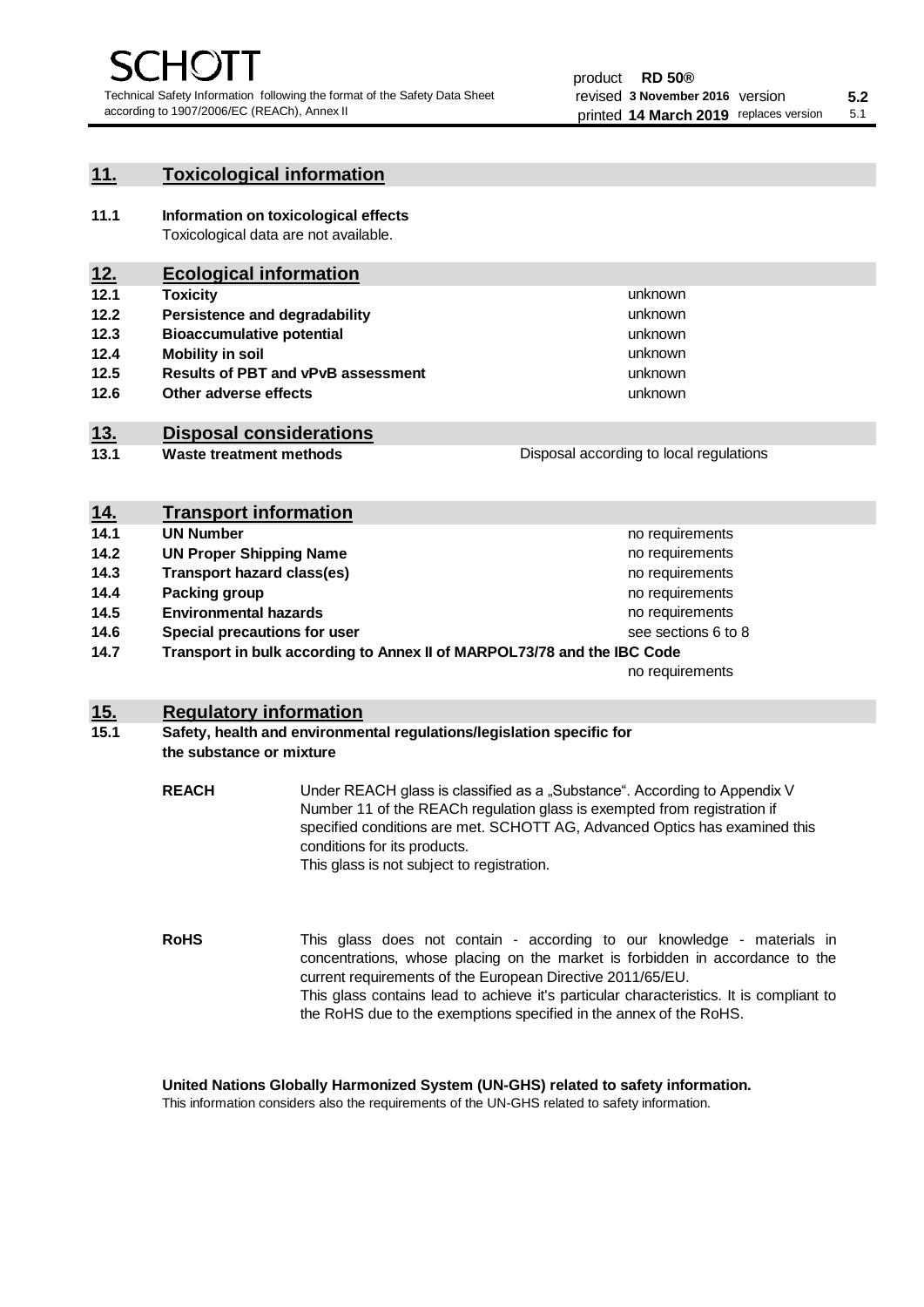Technical Safety Information following the format of the Safety Data Sheet according to 1907/2006/EC (REACh), Annex II

#### product **RD 50®** revised **5.2 3 November 2016** version printed 14 March 2019 replaces version 5.1

# **15.2 Chemical Safety Assessment**

A Chemical Safety Assessment has not been carried out.

# **16. Other information**

| 16.1 | Composition of mixture according to raw materials, based on the oxides. |  |
|------|-------------------------------------------------------------------------|--|
|------|-------------------------------------------------------------------------|--|

| chemical          |               | proportion    | SVHC (REACH) | Reg.  | <b>OSHA</b>                                     | <b>ACGIH</b>                                 | Carc.     |
|-------------------|---------------|---------------|--------------|-------|-------------------------------------------------|----------------------------------------------|-----------|
| name              | <b>CAS-No</b> | of weigth (%) | (Y/N)        | (Y/N) | <b>PEL</b>                                      | <b>TLV</b>                                   | (Y/N)     |
| Barium Oxide      | 1304-28-5     | $1 - 10$      | No           | Yes   |                                                 | $0.5 \text{ mg/m}^3$ 0.05 mg/m <sup>3</sup>  | <b>No</b> |
| Potassium Oxide   | 12136-45-7    | < 1           | No           | No    | N/A                                             | N/A                                          | No        |
| Sodium Oxide      | 1313-59-3     | < 1           | No           | No    | N/A                                             | N/A                                          | No        |
| Lead Oxide        | 1317-36-8     | $60 - 70$     | Yes          | Yes   | $0.05$ mg/m <sup>3</sup> 0.05 mg/m <sup>3</sup> |                                              | Yes       |
| Antimony Trioxide | 1309-64-4     | < 1           | No           | Yes   | $0.5 \text{ mq/m}^3$ 0.5 mg/m <sup>3</sup>      |                                              | Yes       |
| Silica            | 14808-60-7    | $20 - 30$     | No.          | Yes   |                                                 | $0.1 \text{ mq/m}^3$ 0.025 mg/m <sup>3</sup> | <b>No</b> |
| Zirconium Oxide   | 1314-23-4     | $1 - 10$      | No           | Yes   | $5 \text{ mg/m}^3$                              | $5 \text{ mg/m}^3$                           | No        |

**The classification and limiting values are valid for the raw materials, see section 3. Glass is not a substance of very high concern (SVHC).**

### **Explanations to the data in the table**

| SVHC(REACH) | The raw material is listed in the candidate list of the substances of very high<br>concern                                                               |
|-------------|----------------------------------------------------------------------------------------------------------------------------------------------------------|
| Reg.        | Regulated chemical substance per list OSHA Regulations (Standards - 29 CFR)<br>Subpart 1910.1000 Tables Z1 to Z3 Limits for Air Contaminants             |
| OSHA / PEL  | Permissible exposure limit – for chemical materials, issued by the OSHA                                                                                  |
| ACGIH / TLV | Threshold limit value - chemical substances classification by the ACGIH                                                                                  |
| <b>OSHA</b> | Occupational Safety and Health Administration, an organization of the US.<br>Department of Labor (www.osha.gov).                                         |
| ACGIH       | American Conference of Governmental Industrial Hygienists (ACGIH), an member-<br>based organization that advances occupational and environmental health. |
| Carc.       | Chemical substance classified as carcinogen                                                                                                              |